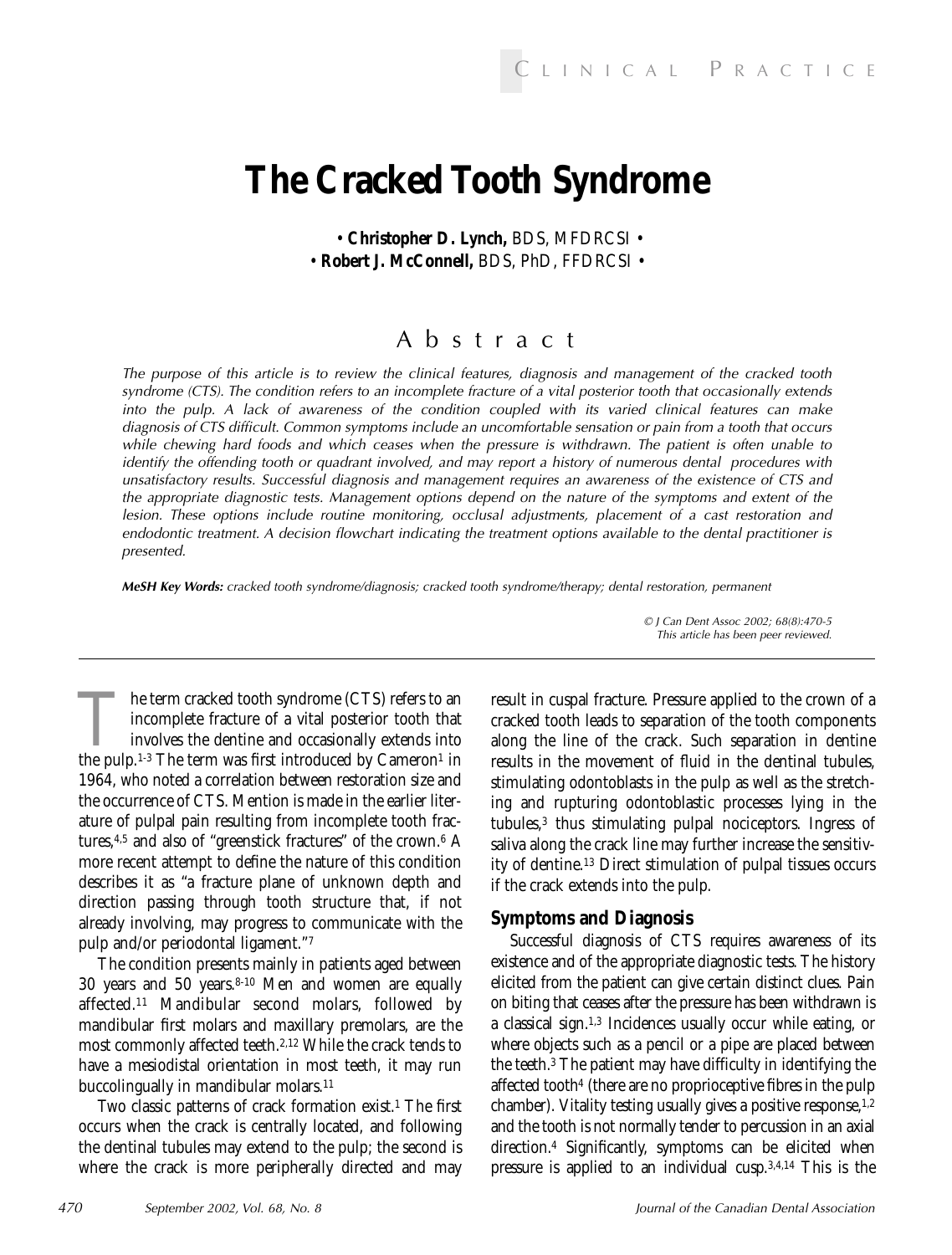

*Figure 1a:* The Tooth Slooth. The concave surface of the head is placed against the suspect cusp.



**Figure 1b:** Using the Tooth Slooth to identify damaged cusps.



*Figure 2:* Stained crack lines on the mesial and buccal surfaces of a mandibular molar. If this tooth is asymptomatic, no treatment is required and the tooth should be monitored closely.

principle of the so-called "bite tests" where the patient is instructed to bite on various items such as a toothpick, cotton roll, burlew wheel, wooden stick,<sup>2,13,14</sup> or the commercially available Tooth Slooth (Professional Results, Inc., Laguna Niguel, Calif.) (**Fig. 1a**).2 Pain increases as the occlusal force increases, and relief occurs once the pressure is withdrawn (though some patients may complain of symptoms after the force on the tooth has been released).<sup>2,3,11</sup> The results of these "bite tests" are conclusive in forming a diagnosis (**Fig. 1b**).

The tooth often has an extensive intracoronal restoration.6,13,15 There may be a history of courses of extensive dental treatment, involving repeated occlusal adjustments<sup>1</sup> or replacement of restorations, which fail to eliminate the symptoms. The pain may sometimes occur following certain dental treatments, such as the cementation of an inlay, which may be erroneously diagnosed as interferences or "high spots" on the new restoration.1,16 Recurrent debonding of cemented intracoronal restorations such as



*Figure 3:* An extensively restored mandibular left first molar. The tooth has been weakened by the placement of an extensive intracoronal restoration. The arrows indicate the areas most prone to future crack formation.

inlays may indicate the presence of underlying cracks.<sup>1</sup> Heavily restored teeth may also be tested by application of a sharp probe to the margins of the restoration. Pain evoked in this manner can indicate the presence of a crack in the underlying tooth,<sup>1</sup> which may be revealed upon removal of the restoration.17

Patients with a previous incidence of CTS can frequently self-diagnose their condition. Diagnosis should exclude pulpal, periodontal or periapical causes of pain.4 Galvanic pain associated with recent placement of amalgam restorations should also be considered in this differential diagnosis.3 Such pain occurs on closing the teeth together but decreases as full contact is made, unlike CTS where the pain increases as the teeth close further together, due to increasing occlusal force.3 The medical history should also be considered to exclude incidences of orofacial pain or psychiatric disorders.11

Visual inspection of the tooth is useful, but cracks are not often visible without the aid of magnifying loupes, specialized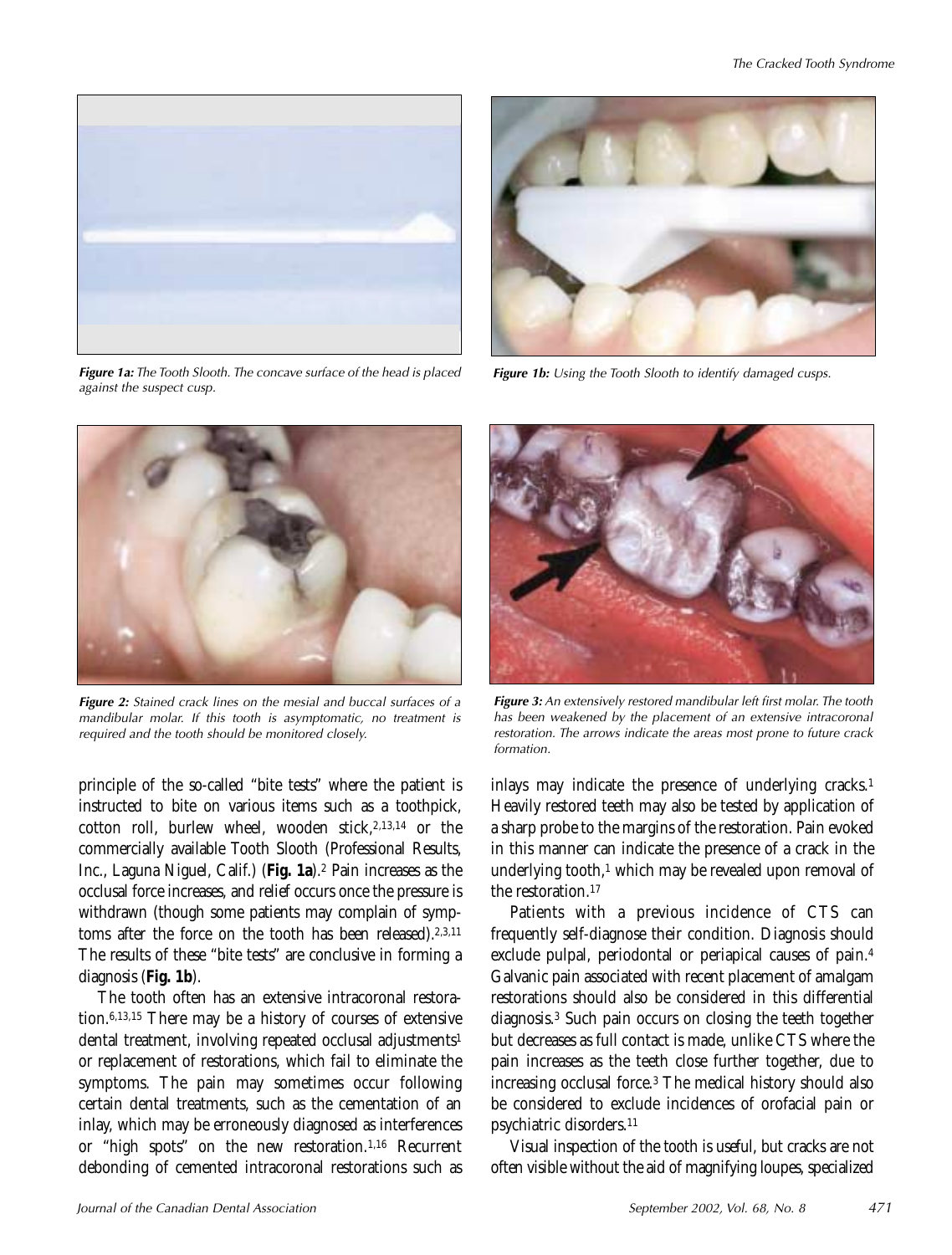

*Figure 4:* Fracture of a mandibular right first molar. This tooth was weakened by the placement of an extensive intracoronal restoration.



**Figure 5:** Fracture of the buccal and lingual walls of a maxillary left first molar restored with an extensive mesio-occlusal distal restoration.

| Classification         | <b>Factors</b>                                 | <b>Examples</b>                                                                                                                                                                                                                                                                                                                      |
|------------------------|------------------------------------------------|--------------------------------------------------------------------------------------------------------------------------------------------------------------------------------------------------------------------------------------------------------------------------------------------------------------------------------------|
|                        | Inadequate design features                     | Over-preparation of cavities<br>Insufficient cuspal protection in inlay/onlay design<br>Deep cusp-fossa relationship                                                                                                                                                                                                                 |
| Restorative procedures | Stress concentration                           | Pin placement<br>Hydraulic pressure during seating of tightly fitting cast restorations<br>Physical forces during placement of restoration, e.g., amalgam or<br>soft gold inlays (historical)<br>Non-incremental placement of composite restorations (tensile stress<br>on cavity walls)<br>Torque on abutments of long-span bridges |
| Occlusal               | Masticatory accident                           | Sudden and excessive biting force on a piece of bone                                                                                                                                                                                                                                                                                 |
|                        | Damaging horizontal forces                     | Eccentric contacts and interferences (especially mandibular second molars)                                                                                                                                                                                                                                                           |
|                        | <b>Functional forces</b>                       | Large untreated carious lesions<br>Cyclic forces                                                                                                                                                                                                                                                                                     |
|                        | Parafunction                                   | <b>Bruxism</b>                                                                                                                                                                                                                                                                                                                       |
| Developmental          | Incomplete fusion of areas<br>of calcification | Occurrence of cracked tooth syndrome in unrestored teeth                                                                                                                                                                                                                                                                             |
| Miscellaneous          | Thermal cycling                                | <b>Fnamel</b> cracks                                                                                                                                                                                                                                                                                                                 |
|                        | Foreign body                                   | Lingual barbell                                                                                                                                                                                                                                                                                                                      |
|                        | Dental instruments                             | Cracking and crazing associated with high-speed handpieces                                                                                                                                                                                                                                                                           |

*Table 1* **The etiology of cracked tooth syndrome**

techniques such as transillumination<sup>11,14,16</sup> or staining with dyes such as methylene blue.3,16,17 Particular attention should be paid to mesial and distal marginal ridges.<sup>14,17</sup> Cracks are sometimes stained by caries or food and are visible to the unaided eye. Not all stained and visible crack lines lead to the development of CTS (**Fig. 2**). Other clues evident on examination include the presence of facets on the occlusal surfaces of teeth14 (identifies teeth involved in eccentric contact and at risk from damaging lateral forces), the presence of localized periodontal defects3,11 (found where cracks extend subgingivally), or the evocation of symptoms by sweet or thermal stimuli.2,3,14 Radiographic examination is usually inconclusive as cracks tend to run in a mesiodistal direction.2,4,11

### **Etiology of CTS**

Historically, CTS was associated with the placement of "soft gold" inlays (Class I Gold) that were physically adapted to the cavity using a mallet.<sup>5</sup> Nowadays, common causes include masticatory accidents, such as biting on a hard, rigid object with unusually high force, 3,4 or excessive removal of tooth structure during cavity preparation.14 Parafunctional habits such as bruxism are also associated with the development of this condition.<sup>1,14</sup>

Commonly, the tooth has been structurally compromised by removal of tooth substance during restorative procedures14 (**Fig. 3**). Occlusal contact occurring on extensive occlusal or proximo-occlusal intracoronal restorations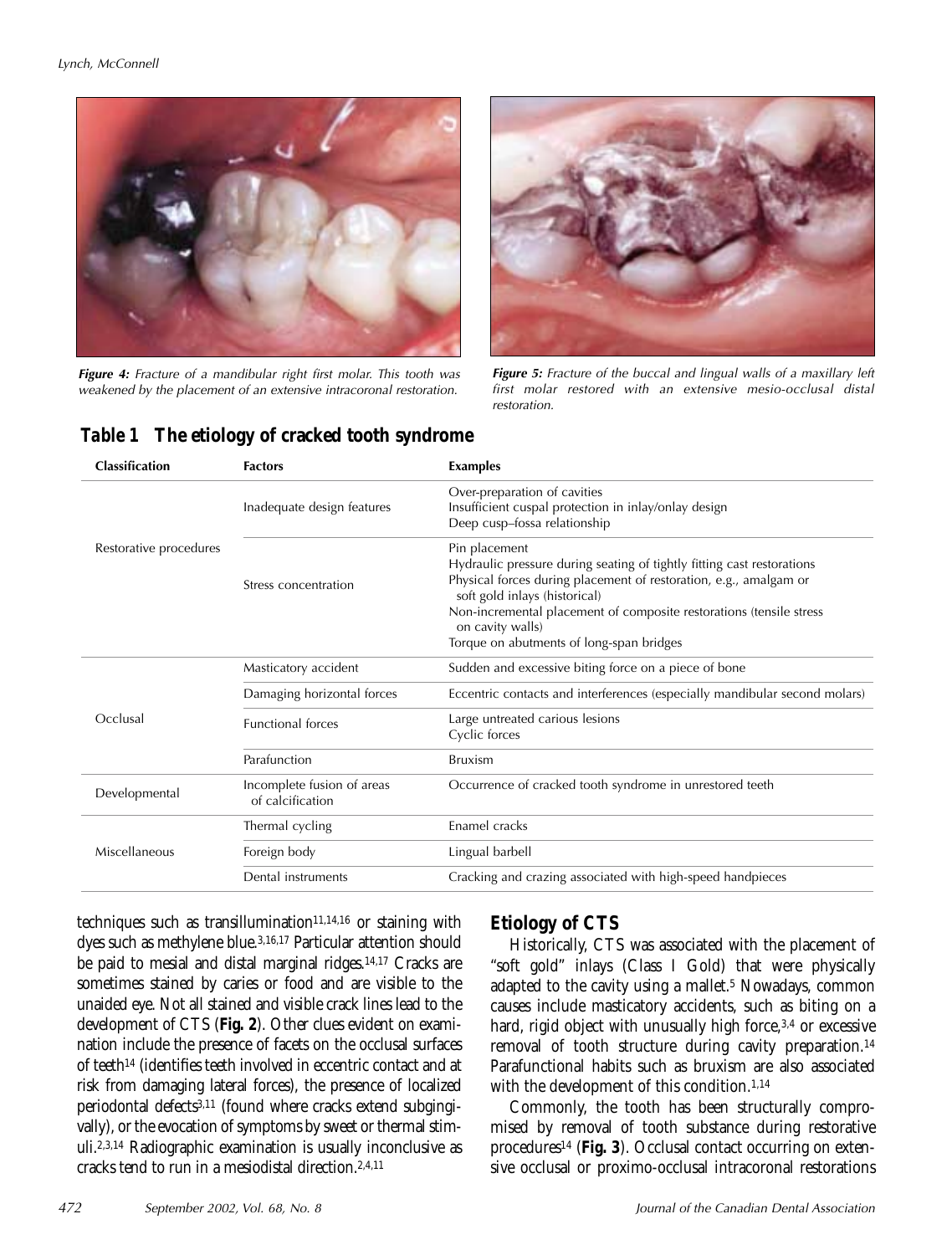(either cast metal or plastic restorations) subject the remaining weakened tooth structure to lateral masticatory forces, particularly during chewing3,4,11 (**Figs. 4** and **5**). Such cyclic forces result in the establishment and propagation of cracks.3,11,17 Deep cusp–fossa relationships due to over-carving of restorations,8,18,19 or cast restorations placed without proper consideration for cuspal protection, 3,11,20 also render the tooth vulnerable. Cameron describes a case where he fitted a gold inlay on a molar tooth that subsequently developed symptoms of CTS. The patient complained of pain on application of pressure to the tooth. Having repeatedly performed occlusal adjustments over a one year period, complete relief of symptoms did not occur until a distal cusp fractured off the tooth.1

Excessive condensation pressures, expansion of certain poorer quality amalgam alloys when contaminated with moisture, placement of retentive pins,3 and extensive composite restorations placed without due care for incremental technique3 (resulting in tensile forces in the tooth structure due to polymerization contraction) predispose to fracture formation. Other iatrogenic causes of CTS include

excessive hydraulic pressure in luting agents when cementing crowns11 or bridge retainers.18 Long-span bridges exert excessive torque on the abutment teeth, leading to crack generation.3

The higher incidence of CTS in mandibular second molars may be associated with their proximity to the temporo-mandibular joint,1,2,8 based on the principle of the "lever" effect — the mechanical force on an object is increased at closer distances to the fulcrum.8 Eccentric contacts expose these teeth to significant occlusal trauma in this manner.21 Functional forces on teeth that have untreated carious lesions can also lead to crack formation.3

CTS has been reported in pristine (unrestored) teeth,3,13,14 or in those with minor restorations, which has led to the suggestion that there may be developmental weaknesses (arising within coalescence of the zones of calcification) within those teeth.8 This contrasts with the findings of Cameron, who claimed that the teeth involved were usually quite heavily restored.<sup>1</sup> Thermal cycling<sup>7</sup> and damaging horizontal forces or parafunctional habits have also been implicated in the development of enamel cracks



*Figure 6:*Treatment of cracked tooth syndrome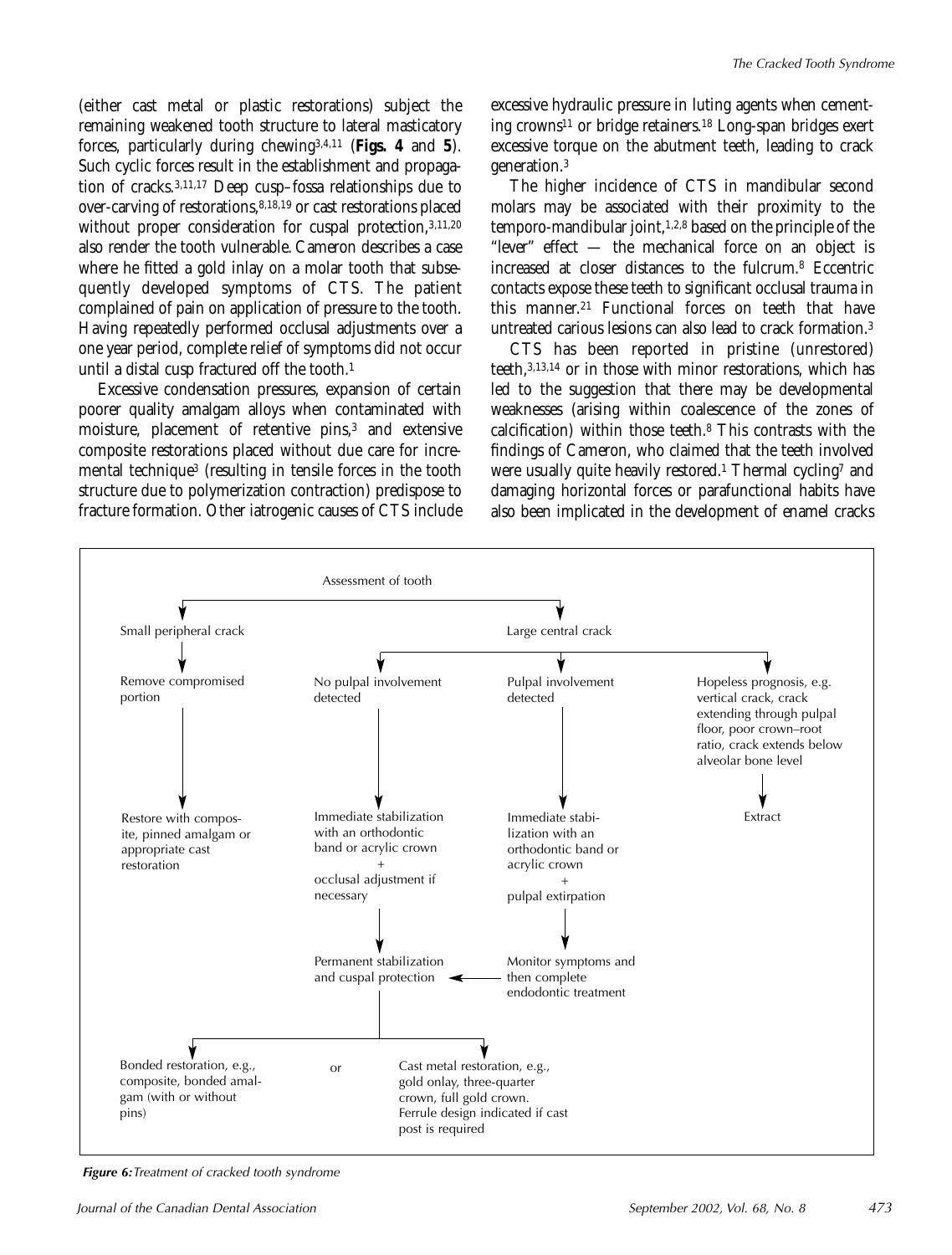

*Figure 7:* Fracture of the disto-lingual cusp of an extensively restored mandibular right first molar.

**Figure 8:** Fracture of the palatal cusp of an extensively restored maxillary right second premolar. The fractures in *Figs. 4, 5, 7* and *8* could have been prevented by incorporating appropriate cuspal reinforcement in each restoration.

in such unrestored teeth, with subsequent involvement of the underlying tooth.2,14 There are reports in the recent literature of the generation of such cracks associated with lingual barbells.22 A classification of the etiological factors of CTS is presented in **Table 1**.

## **Treatment of CTS**

A decision flowchart of treatment options is presented in **Fig. 6**. Immediate treatment of the tooth depends on the size of the involved portion of the tooth. If the tooth portion is relatively small and avoids the pulp (Cameron's "peripherally located crack"), it may be fractured off and the tooth restored in the normal way2,14 (**Figs. 7** and **8**). If, however, the portion is very large or involves the pulp (Cameron's "centrally located crack"), the tooth should be stabilized immediately with an orthodontic stainless steel band.<sup>2,11</sup> Stabilization, along with occlusal adjustment,<sup>14</sup> can lead to immediate relief of symptoms. Care should be taken to prevent microleakage along the crack line, as this could result in pulpal necrosis.2,8,11 A high success rate has been reported when full-coverage acrylic provisional crowns were used to stabilize the compromised tooth.23 The tooth should be examined after 2 to 4 weeks and if symptoms of irreversible pulpitis are evident, endodontic treatment should be performed.2

Ultimately the tooth needs to be restored with protection and permanent stabilization in mind.14 This can be achieved with an adhesive intracoronal restoration<sup>18,19</sup> (e.g., bonded amalgam, adhesive composite restorations) or a cast extracoronal restoration<sup>1,2,4</sup> (e.g., full-coverage crown, onlay or three-quarter crown with adequate cuspal protection) to bind the remaining tooth components together. While there has been a lot of interest in the benefits of such adhesive restorations, there is, as yet, little clinical evidence in the literature to support their use. As for extracoronal restorations, certain modifications of tooth preparation

have been suggested for cracked teeth, such as including additional bracing features in the area of the crack, i.e., extending the preparation in a more apical direction, bevelling the cusps of the fractured segment more than usual to minimize damaging forces, using bases to prevent contact with the internal surface of the casting, and using boxes and grooves on the unfractured portion.24 Cracks extending subgingivally often require a gingivectomy to expose the margin;3 however, an unfavourable crown–root ratio may render the tooth unrestorable.

Where vertical cracks occur or where the crack extends through the pulpal floor or below the level of the alveolar bone, the prognosis is hopeless and the tooth should be extracted.11

It is worth remembering that it is possible for a crack to progress after placement of an extracoronal metal restoration or crown, when occlusal forces are particularly strong.

## **Prevention**

Awareness of the existence and etiology of CTS is an essential component of its prevention.<sup>1</sup> Cavities should be prepared as conservatively as possible.9 Rounded internal line angles should be preferred to sharp line angles to avoid stress concentration. Adequate cuspal protection should be incorporated in the design of cast restorations.<sup>2,3,11</sup> Cast restorations should fit passively to prevent generation of excess hydraulic pressure during placement.3 Pins should be placed in sound dentine, at an appropriate distance from the enamel to avoid unnecessary stress concentration.3,19 The prophylactic removal of eccentric contacts has been suggested for patients with a history of CTS to reduce the risk of crack formation, though there is little clinical evidence to support this practice.3,25